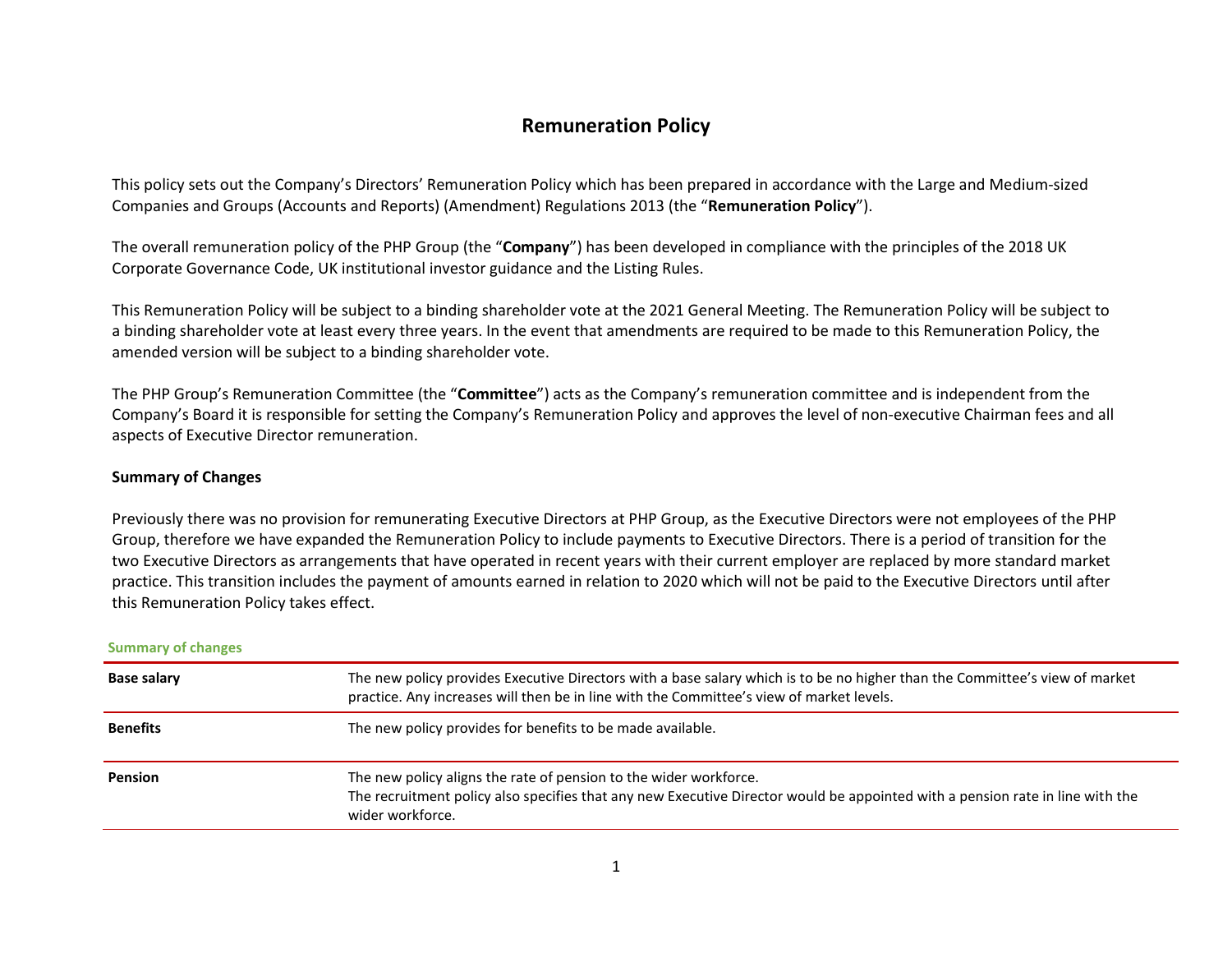|                                | The current CEO will not be in receipt of a pension.                                                                                                                                                                                                                                                |  |  |
|--------------------------------|-----------------------------------------------------------------------------------------------------------------------------------------------------------------------------------------------------------------------------------------------------------------------------------------------------|--|--|
| <b>Annual Bonus Plan</b>       | The provision for an annual bonus plan has been introduced (the "Annual Bonus Plan").                                                                                                                                                                                                               |  |  |
|                                | Performance against targets will be measured and a proportion of the bonus awarded in shares and deferred for 3 years.<br>In addition, until no later than 31 December 2023 the current Performance Incentive Fee ("PIF") mechanism may operate instead<br>of, or alongside, the Annual Bonus Plan. |  |  |
| <b>LTIP</b>                    | Nil cost options or a conditional share award may be made under an LTIP to Executive Directors (excluding the current CEO until<br>2023). These awards will have a 3 year performance period followed by a 2 year holding period following their vesting.                                           |  |  |
| <b>Malus &amp; Clawback</b>    | The Annual Bonus Plan, PIF and LTIP will include provisions to cover malus and clawback in a range of circumstances including<br>corporate failure and reputational damage.                                                                                                                         |  |  |
| <b>Shareholding Guidelines</b> | Shareholding guidelines have been introduced for the Executive Directors at a multiple of their rate of salary. These guidelines will<br>extend for a period of time post cessation of employment.                                                                                                  |  |  |

# **Key principles of the Remuneration Policy**

The Company is committed to ensuring that its remuneration practices enable the Company to appropriately compensate employees for the services they provide to the Company, attract and retain employees with skills required to effectively manage the operations and growth of the business and motivate employees to perform in the best interest of the Company.

The Company's remuneration principles ensure that:

- The Company offers a suitable package to attract, retain and motivate people with the skills and attributes needed to deliver the Company's business goals, while recognising the unique nature of the organisation and the requirements of its shareholders;
- The Company's policy and practices aim to drive behaviours that support the Company strategy and business objectives; and
- The Company's incentive plans are linked to company and individual performance to encourage high performance from staff both at an individual and team level.

These policy objectives will be achieved by ensuring remuneration is reflective of applicable market conditions, statutory obligations and the level of accountability (responsibility, objectives, goals) assigned to the provision of incentives to deliver outstanding performance, whilst providing organisational flexibility and operational efficiency.

In addition, the Remuneration Policy is tested against six factors listed in the Corporate Governance Code:

• Clarity – the Remuneration Policy is well understood by the management team and is clearly articulated to shareholders;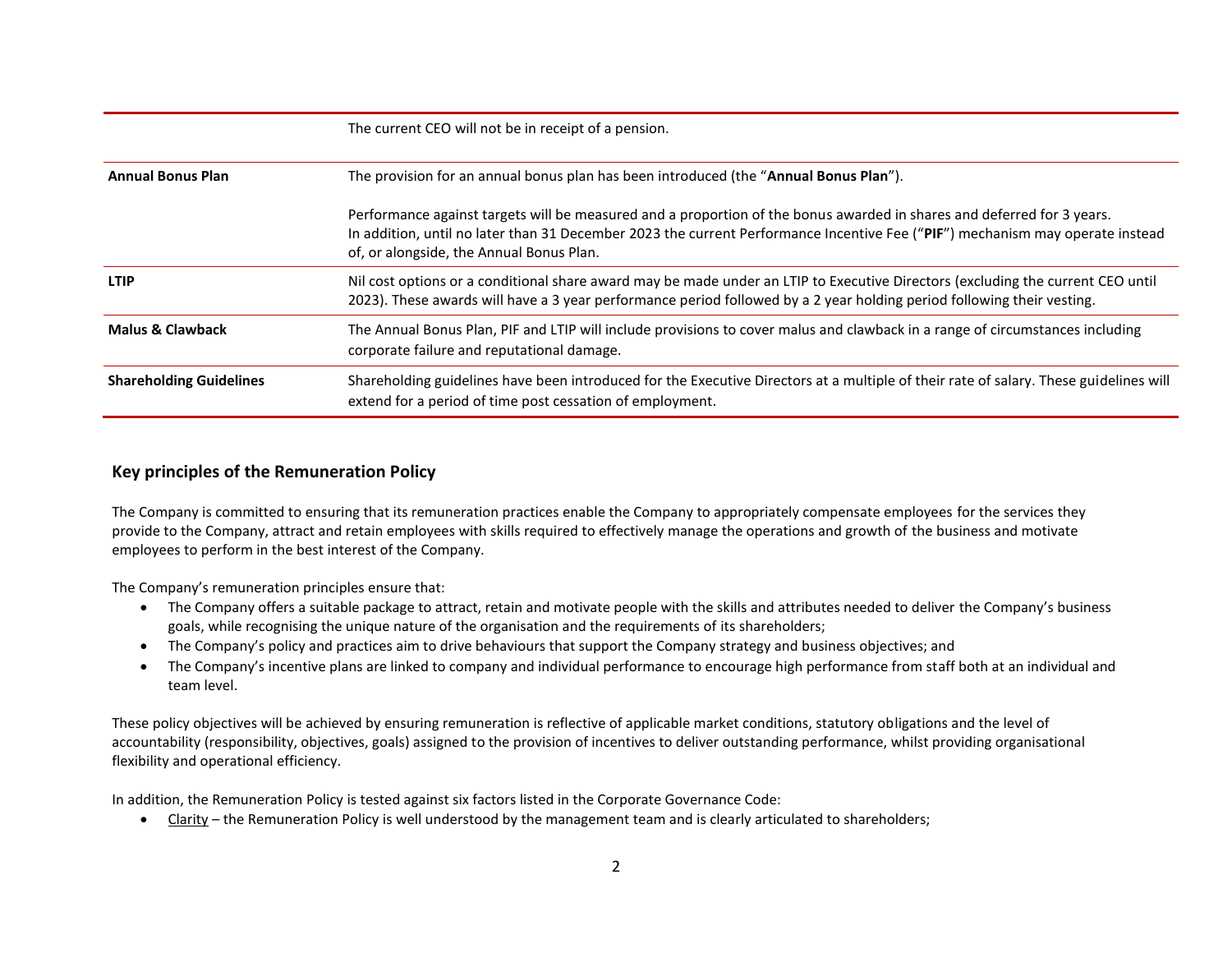- Simplicity the Committee is very mindful of the need to avoid overly complex remuneration structures which can be misunderstood and deliver unintended outcomes. Therefore, one of the Committee's objectives is to ensure that the executive remuneration policies and practices are as simple to communicate and operate as possible, while also supporting strategy;
- Risk the Remuneration Policy is designed to ensure that inappropriate risk-taking is not encouraged and will not be rewarded via (i) the balanced use of both short- and long-term incentive plans which employ a blend of financial, non-financial and shareholder return targets, (ii) the significant role played by equity in the incentive plans (together with shareholding guidelines) and (iii) malus/clawback provisions;
- Predictability the incentive plans are subject to individual caps, with the share plans also subject to market standard dilution limits;
- Proportionality there is a clear link between individual awards, delivery of strategy and long-term performance. In addition, the significant role played by incentive/'at-risk' pay, together with the structure of the Executive Directors' service contracts, ensures that poor performance is not rewarded;
- Alignment to culture the executive pay policies are fully aligned to the Company's culture.

# **Key elements of the Remuneration Policy**

| <b>Pay Element and</b><br><b>Purpose</b>                                                                                                                                    | <b>Operation</b>                                                                                                                                                                                                                                                                                                                                                                              | <b>Opportunity</b>                                                                                                                                                                                                                                                                                                                                                                                                                                                   | <b>Performance metrics,</b><br>weighting and assessment |
|-----------------------------------------------------------------------------------------------------------------------------------------------------------------------------|-----------------------------------------------------------------------------------------------------------------------------------------------------------------------------------------------------------------------------------------------------------------------------------------------------------------------------------------------------------------------------------------------|----------------------------------------------------------------------------------------------------------------------------------------------------------------------------------------------------------------------------------------------------------------------------------------------------------------------------------------------------------------------------------------------------------------------------------------------------------------------|---------------------------------------------------------|
| <b>Base Salary</b>                                                                                                                                                          |                                                                                                                                                                                                                                                                                                                                                                                               |                                                                                                                                                                                                                                                                                                                                                                                                                                                                      |                                                         |
| Provide a base<br>level of<br>remuneration to<br>support<br>recruitment and<br>retention of<br><b>Executive</b><br><b>Directors with</b><br>the necessary<br>experience and | Salaries are reviewed annually and any<br>changes are normally effective from the<br>beginning of the financial year, although there<br>is no obligation to increase salary.<br>When determining an appropriate level of<br>salary, the Committee considers:<br>remuneration practices within the<br>Company;<br>the performance of the individual<br>$\bullet$<br><b>Executive Director;</b> | Base salaries will be set at an appropriate level<br>within a comparator group(s) of comparable<br>companies and will normally increase in line with<br>increases made to the wider employee workforce<br>(save where a higher increase is appropriate to<br>reflect a change in role/responsibilities).<br>Individuals who are recruited or promoted to the<br>Board may, on occasion, have their salaries set<br>below the targeted policy level until they become | None                                                    |
| expertise to<br>deliver the<br>Company's<br>strategy                                                                                                                        | the individual Executive Director's<br>$\bullet$<br>experience and responsibilities;<br>the general performance of the Company;<br>salaries within the ranges paid by<br>$\bullet$<br>comparable companies used for<br>remuneration benchmarking; and<br>the economic environment.                                                                                                            | established in their role. In such cases<br>subsequent increases in salary may be higher<br>than the average until the target positioning is<br>achieved.<br>Executive salaries effective from the date of the<br>General Meeting will be:<br>CEO - £250,000<br>CFO - £320,000                                                                                                                                                                                       |                                                         |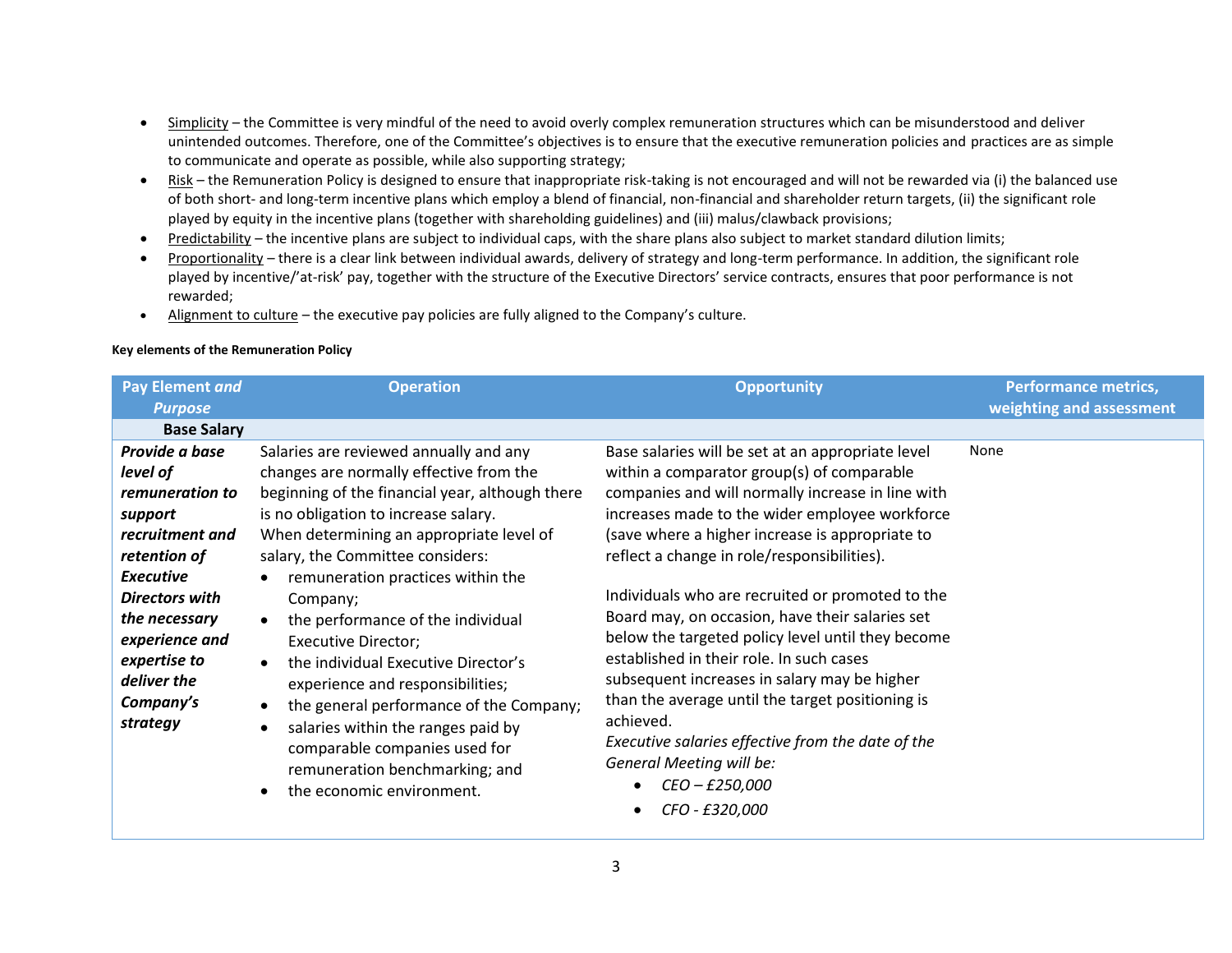| <b>Benefits</b>       |                                                    |                                                     |      |
|-----------------------|----------------------------------------------------|-----------------------------------------------------|------|
| Provide a market      | The Executive Directors may receive benefits       | The maximum will be set at the cost of providing    | None |
| competitive level     | which include, but are not limited to, family      | the benefits described.                             |      |
| of benefits to        | private health cover, critical illness cover, life |                                                     |      |
| support               | assurance cover, income protection and             | The current CEO will not receive any additional     |      |
| recruitment and       | accident/sickness/business travel insurance        | benefits, other than life assurance cover of 4x     |      |
| retention of          | (including tax payable if any).                    | base salary.                                        |      |
| <b>Executive</b>      | The Committee recognises the need to               |                                                     |      |
| <b>Directors with</b> | maintain suitable flexibility in the               |                                                     |      |
| the necessary         | determination of benefits that ensure it is able   |                                                     |      |
| experience and        | to support the objective of attracting and         |                                                     |      |
| expertise to          | retaining key personnel. Accordingly, the          |                                                     |      |
| deliver the           | Committee would expect to be able to adopt         |                                                     |      |
| Company's             | other benefits including (but not limited to)      |                                                     |      |
| strategy.             | relocation expenses, tax equalisation and          |                                                     |      |
|                       | support in meeting specific costs incurred by      |                                                     |      |
|                       | Directors.                                         |                                                     |      |
|                       | Any reasonable business-related expenses can       |                                                     |      |
|                       | be reimbursed in accordance with the               |                                                     |      |
|                       | Company's expenses policy, including the tax       |                                                     |      |
|                       | thereon if determined to be a taxable benefit.     |                                                     |      |
|                       | The Executive Directors may also participate in    |                                                     |      |
|                       | any all-employee share plans operated by the       |                                                     |      |
|                       | Company.                                           |                                                     |      |
| <b>Pensions</b>       |                                                    |                                                     |      |
| Provide               | The Committee has the ability to provide           | For existing and any future Executive Directors,    | None |
| appropriate           | pension funding in the form of a salary            | the maximum pension contribution as a               |      |
| levels of pension     | supplement or as an employer contribution to       | percentage of basic salary will be in line with the |      |
| benefits to           | a defined contribution pension plan. Any           | contribution level provided to the majority of the  |      |
| support               | pension payments would not be considered           | workforce (currently 3% - 6% of salary).            |      |
| recruitment and       | 'salary' when determining the extent of            |                                                     |      |
| retention of          | participation in the Company's incentive           | The current CEO will not receive a pension.         |      |
| <b>Executive</b>      | arrangements.                                      |                                                     |      |
| <b>Directors with</b> |                                                    |                                                     |      |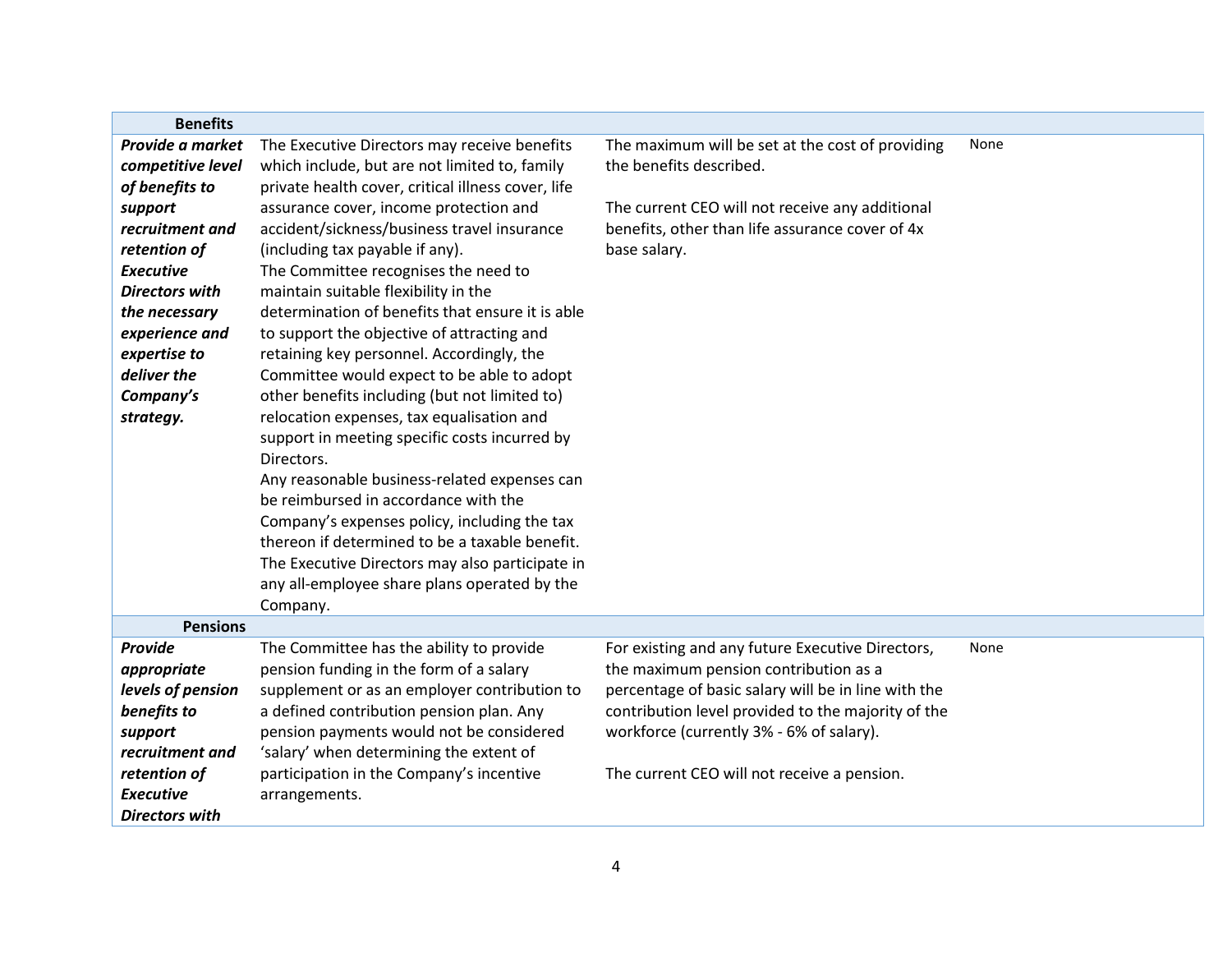| the necessary            |                                                |                                                     |                                  |
|--------------------------|------------------------------------------------|-----------------------------------------------------|----------------------------------|
| experience and           |                                                |                                                     |                                  |
| expertise to             |                                                |                                                     |                                  |
| deliver the              |                                                |                                                     |                                  |
| Company's                |                                                |                                                     |                                  |
| strategy.                |                                                |                                                     |                                  |
| <b>Annual Bonus Plan</b> |                                                |                                                     |                                  |
| <b>The Annual</b>        | The Committee will determine the bonus         | After the operation of the PIF has ceased, the      | Discretionary bonus payouts      |
| <b>Bonus Plan</b>        | payable after the year end based on            | maximum bonus opportunity of the current CEO        | will be determined on the        |
| provides an              | performance against targets.                   | as a % of base salary will be the higher of 150% of | satisfaction of a range of key   |
| incentive to the         | Annual bonuses are paid in cash after the end  | salary and £750,000.                                | financial and personal/strategic |
| <b>Executive</b>         | of the financial year to which they relate.    | Including any awards under the PIF, the             | objectives set annually by the   |
| <b>Directors linked</b>  | However, Executive Directors who participate   | maximum bonus opportunity of the CFO is 150%        | Committee. No more than 30%      |
| to achievement           | in the Annual Bonus Plan will be required to   | of salary.                                          | of the overall bonus             |
| in delivering            | defer 30% of the bonus for the 2021 and        |                                                     | opportunity can be based on      |
| goals in a               | subsequent financial years, net of tax into    |                                                     | performance against              |
| sustainable              | shares which should be held for at least three |                                                     | personal/strategic targets.      |
| manner that are          | years. The Committee may award dividend        |                                                     | The performance targets          |
| closely aligned          | equivalents on deferred shares to the extent   |                                                     | applied will be disclosed in the |
| with the                 | they vest.                                     |                                                     | relevant annual report,          |
| Company's                | Malus and clawback provisions will apply to    |                                                     | following the end of the         |
| strategy and the         | the award, up to the date of the bonus         |                                                     | performance period.              |
| creation of value        | determination and for three years thereafter.  |                                                     | Discretion will apply, enabling  |
| for shareholders.        | Bonus payments are not pensionable.            |                                                     | the Committee to adjust the      |
|                          |                                                |                                                     | bonus outcome upwards or         |
|                          | Until 31 December 2022 at the latest, the      |                                                     | downwards, where the             |
|                          | current CEO will not participate in the annual |                                                     | formulaic outcome is, in the     |
|                          | bonus plan but will be remunerated through     |                                                     | view of the Committee, not a     |
|                          | the performance fee mechanism previously       |                                                     | fair and accurate reflection of  |
|                          | operated through the PIF in favour of Nexus,   |                                                     | business performance.            |
|                          | his former employer. The CFO will participate  |                                                     | No more than 25% of the          |

5

relevant portion of the bonus is

threshold level of performance,

payable to delivering a

in the Annual Bonus Plan and, until 31

December 2021 also in the PIF.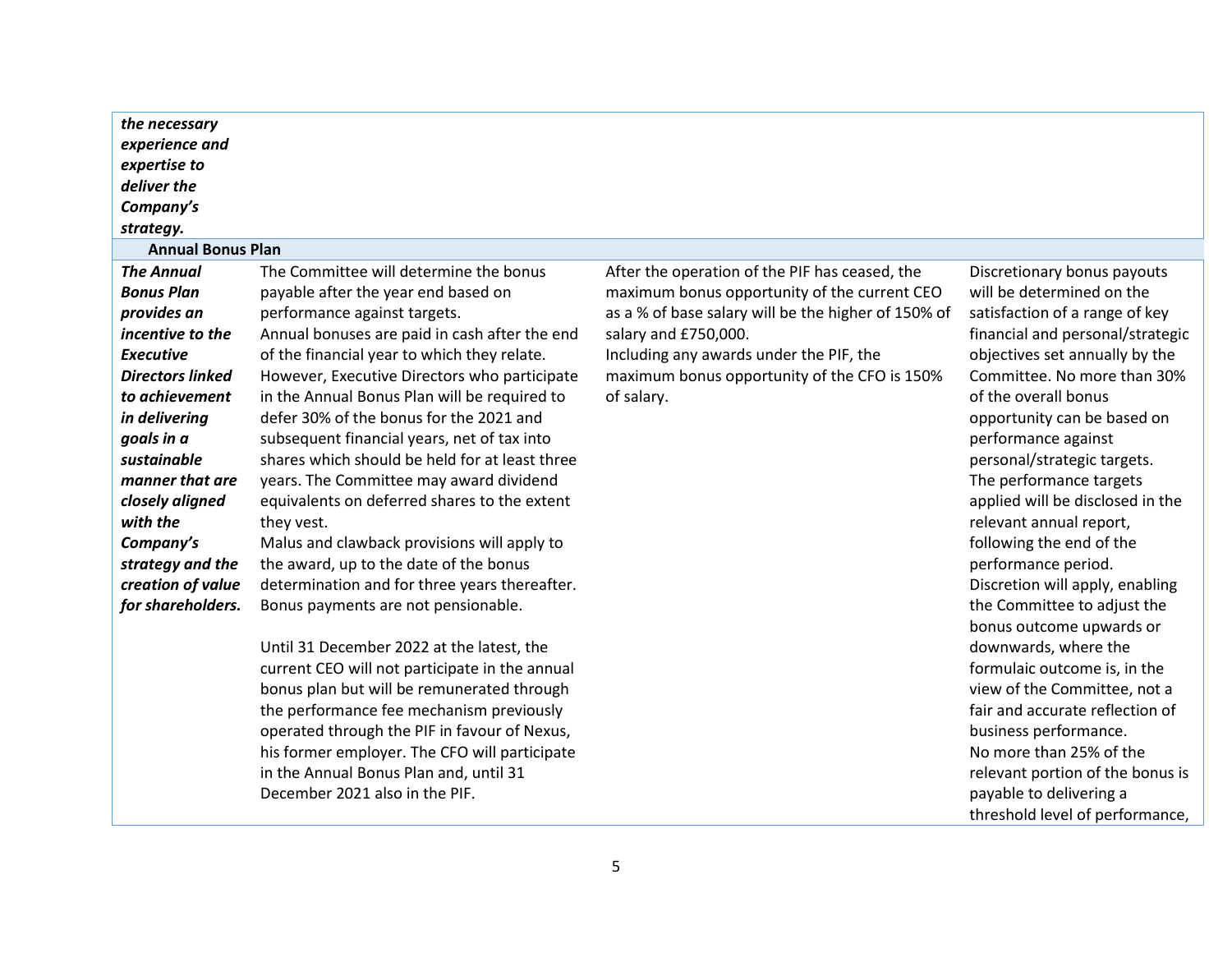The current PIF will operate until no later than in relation to the 2022 financial year.

and no more than 50% is payable for delivering a target level of performance (where the nature of the performance metric allows such an approach).

#### **Performance Incentive Fee (PIF)**

The PIF is an existing arrangement for the remuneration of the senior management team including the Executive Directors. The PIF's last year of operation will be 2021 for the CFO and 2022 for the CEO. Awards made to the CEO will be in cash whilst at least half of the awards made to the CFO will be deferred in shares that should be held for 3 years with the remainder paid in cash. The Committee may award dividend equivalents on deferred shares to the extent they vest.

Malus and clawback provisions will apply to the PIF, up to the date of any determination and for three years thereafter.

The Company will honour its pre-existing commitment in respect of the awards under the PIF for the 2020 financial year.

Awards are capped at £1.08m for the CEO in any year (being 60% of the £1.8m cap). The maximum for 2021 in relation to the CFO when aggregated with the Annual Bonus Plan will be 150% of salary.

The PIF will be calculated as it has in the recent past, as follows:

The PIF pool is equal to 11.25% of any performance in excess of an 8% per annum increase in the Group's EPRA Net Asset Value, plus dividends (less equity raised, net of non-cash and other necessary adjustments) paid subject to an overall cap of £1.8m. Half of any PIF payment is deferred to the following year, with performance against the hurdle rate (both positive and negative) carried forward in a notional cumulative account with any future payment subject to the account being in a surplus position. Appropriate documentation will be put in place to ensure an adequate transition structure is in place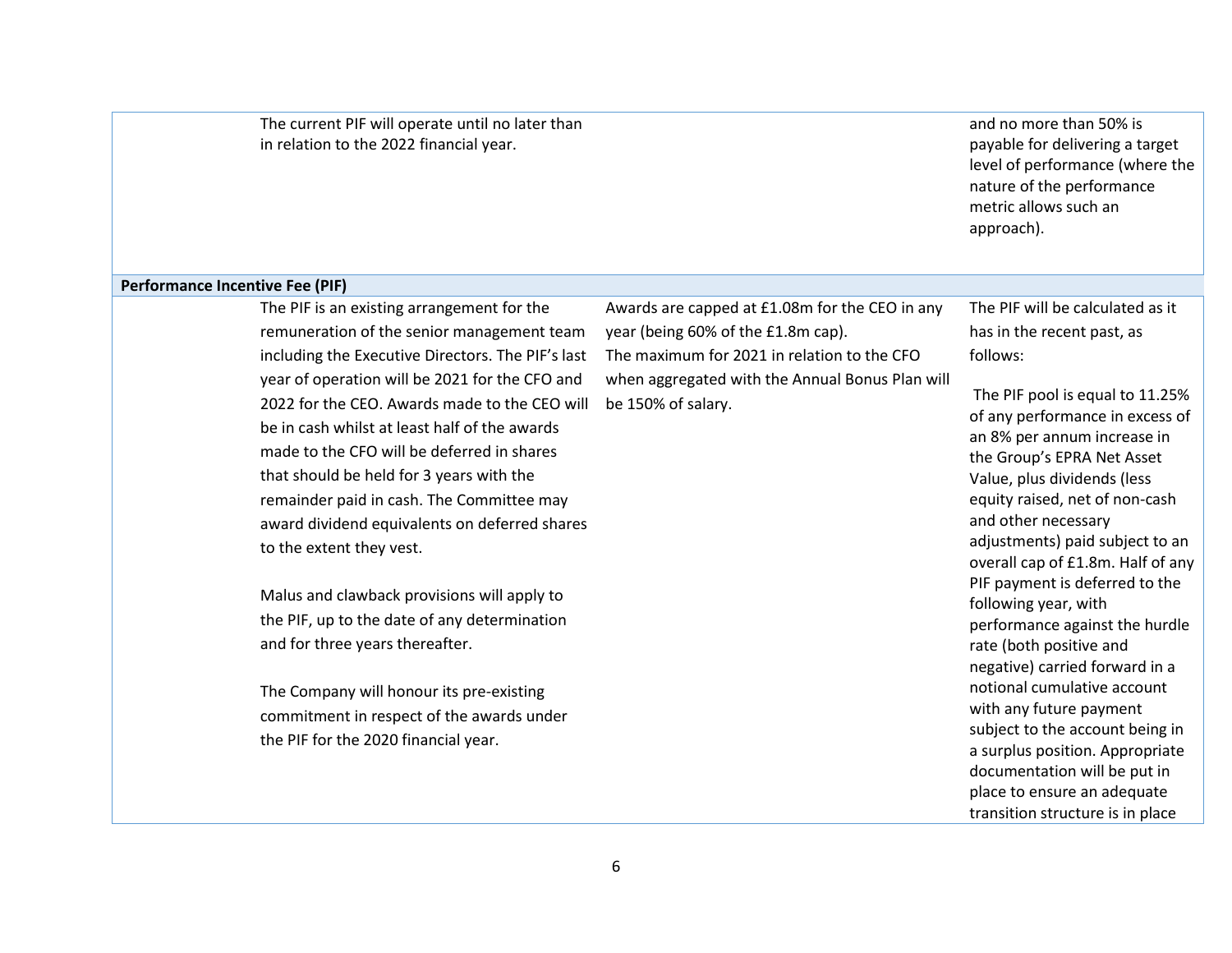|                                                                                                                                                                                                                                                        |                                                                                                                                                                                                                                                                                                                                                                                                                                                                                                                                                                                                                                                                                                                                                                                                                                                                                           |                                                                                                                                                                                                           | for the period of transition from<br>the PIF to the Annual Bonus<br>Plan and the LTIP.                                                                                                                                                                                                                                                                                                                                                                                                                                                                            |
|--------------------------------------------------------------------------------------------------------------------------------------------------------------------------------------------------------------------------------------------------------|-------------------------------------------------------------------------------------------------------------------------------------------------------------------------------------------------------------------------------------------------------------------------------------------------------------------------------------------------------------------------------------------------------------------------------------------------------------------------------------------------------------------------------------------------------------------------------------------------------------------------------------------------------------------------------------------------------------------------------------------------------------------------------------------------------------------------------------------------------------------------------------------|-----------------------------------------------------------------------------------------------------------------------------------------------------------------------------------------------------------|-------------------------------------------------------------------------------------------------------------------------------------------------------------------------------------------------------------------------------------------------------------------------------------------------------------------------------------------------------------------------------------------------------------------------------------------------------------------------------------------------------------------------------------------------------------------|
| Long Term Incentive Plan (LTIP)                                                                                                                                                                                                                        |                                                                                                                                                                                                                                                                                                                                                                                                                                                                                                                                                                                                                                                                                                                                                                                                                                                                                           |                                                                                                                                                                                                           |                                                                                                                                                                                                                                                                                                                                                                                                                                                                                                                                                                   |
| Awards are<br>designed to<br>incentivise the<br><b>Executive</b><br><b>Directors to</b><br>maximise<br>returns to<br>shareholders by<br>successfully<br>delivering the<br>Company's<br>objectives over<br>the long term in<br>a sustainable<br>manner. | Awards can be granted annually to Executive<br>Directors under the LTIP in the form of nil cost<br>options or conditional awards of shares. These<br>would vest at the end of a three-year period,<br>normally subject to:<br>the Executive Director's continued<br>employment at the date of vesting; and<br>satisfaction of the performance conditions.<br>$\bullet$<br>The Committee may award dividend<br>equivalents on awards to the extent that they<br>vest.<br>The net of tax number of shares that vest after<br>the end of the three-year performance period<br>will be subject to an additional two-year<br>holding period, during which the shares cannot<br>be sold (irrespective of whether the individual<br>remains employed).<br>Malus and clawback provisions will apply to<br>the award, up to the date of the bonus<br>determination and for three years thereafter. | Awards may be made up to 200% of base salary<br>in normal circumstances.<br>No more than 25% of the award will vest for<br>threshold performance. 100% of the award will<br>vest for maximum performance. | Awards vest subject to the<br>achievement of challenging<br>performance conditions set by<br>the Committee prior to each<br>grant.<br>Discretion will apply, enabling<br>the Committee to adjust the<br>outcome upwards or<br>downwards, where the<br>formulaic outcome is, in the<br>view of the Committee, not a<br>fair and accurate reflection of<br>business performance.<br>There is no intention to award<br>an LTIP in 2021 or 2022 to the<br>current CEO, whilst the PIF<br>operates. However, the CFO is<br>expected to be granted awards<br>from 2021. |
| All-employee share plan                                                                                                                                                                                                                                |                                                                                                                                                                                                                                                                                                                                                                                                                                                                                                                                                                                                                                                                                                                                                                                                                                                                                           |                                                                                                                                                                                                           |                                                                                                                                                                                                                                                                                                                                                                                                                                                                                                                                                                   |
| To encourage<br>share ownership                                                                                                                                                                                                                        | The Company does not currently operate an<br>all-employee share plan. To the extent the<br>Company operates an all-employee share plan,<br>the Executive Directors will be able to<br>participate on the same term as other<br>employees.                                                                                                                                                                                                                                                                                                                                                                                                                                                                                                                                                                                                                                                 | Actual participation in these plans will be<br>disclosed in the relevant Annual Report following<br>the implementation and participation in these<br>plans.                                               | None                                                                                                                                                                                                                                                                                                                                                                                                                                                                                                                                                              |
| <b>Shareholding Requirement</b>                                                                                                                                                                                                                        |                                                                                                                                                                                                                                                                                                                                                                                                                                                                                                                                                                                                                                                                                                                                                                                                                                                                                           |                                                                                                                                                                                                           |                                                                                                                                                                                                                                                                                                                                                                                                                                                                                                                                                                   |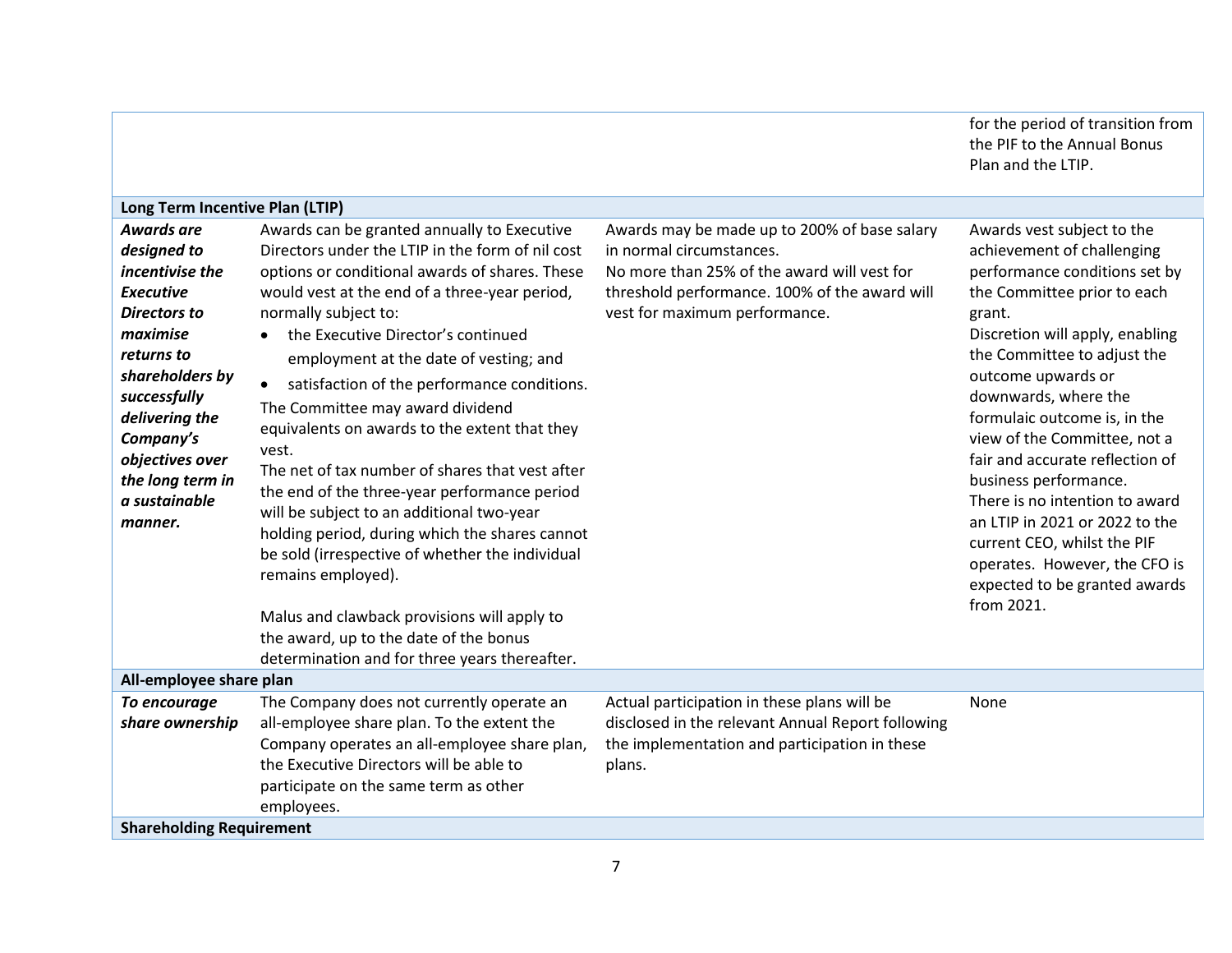| To support long                | The Committee has adopted formal               | 200% of salary.                                 | None                            |
|--------------------------------|------------------------------------------------|-------------------------------------------------|---------------------------------|
| term                           | shareholding guidelines that will encourage    |                                                 |                                 |
| commitment to                  | the Executive Directors to build up and then   |                                                 |                                 |
| the Company                    | subsequently hold a shareholding equivalent    |                                                 |                                 |
| and the                        | to a multiple of their base salary.            |                                                 |                                 |
| alignment of                   | Requirements will continue for two years after |                                                 |                                 |
| <b>Executive</b>               | an Executive Director ceases to be employed.   |                                                 |                                 |
| <b>Director</b>                |                                                |                                                 |                                 |
| interests with                 |                                                |                                                 |                                 |
| those of                       |                                                |                                                 |                                 |
| shareholders.                  |                                                |                                                 |                                 |
| <b>Non-Executive Directors</b> |                                                |                                                 |                                 |
| To provide a                   | Fees are set in conjunction with the duties    | Overall fees will not exceed the maximum in the | None, the NEDs are not entitled |
| competitive fee                | undertaken.                                    | Company's Articles of Association.              | to receive any remuneration     |
| for the                        |                                                |                                                 | which is performance related.   |
| performance of                 | Normally, only increased when an individual    |                                                 | As a result, there are no       |
| <b>NED duties,</b>             | takes on additional duties or where            |                                                 | performance conditions.         |
| sufficient to                  | benchmarking indicated fees require            |                                                 |                                 |
| attract high                   | realignment to remain competitive.             |                                                 |                                 |
| calibre                        |                                                |                                                 |                                 |
| individuals to                 |                                                |                                                 |                                 |
| the role                       |                                                |                                                 |                                 |

# **Choice of Performance Measures**

Each year, the Committee will choose the appropriate performance measures and targets to apply to the Annual Bonus Plan and LTIP. The measures will be closely aligned with the Company's strategy and business priorities at the time and will be consistent with a Board-approved level of business risk.

# **Malus and clawback**

Malus and clawback provisions within the Annual Bonus Plan, PIF and the LTIP apply in the following circumstances:

- Material misstatement of results;
- Gross misconduct;
- Error in calculating the number of shares subject to an award or the amount of cash paid;
- Corporate failure; or
- Serious reputational damage.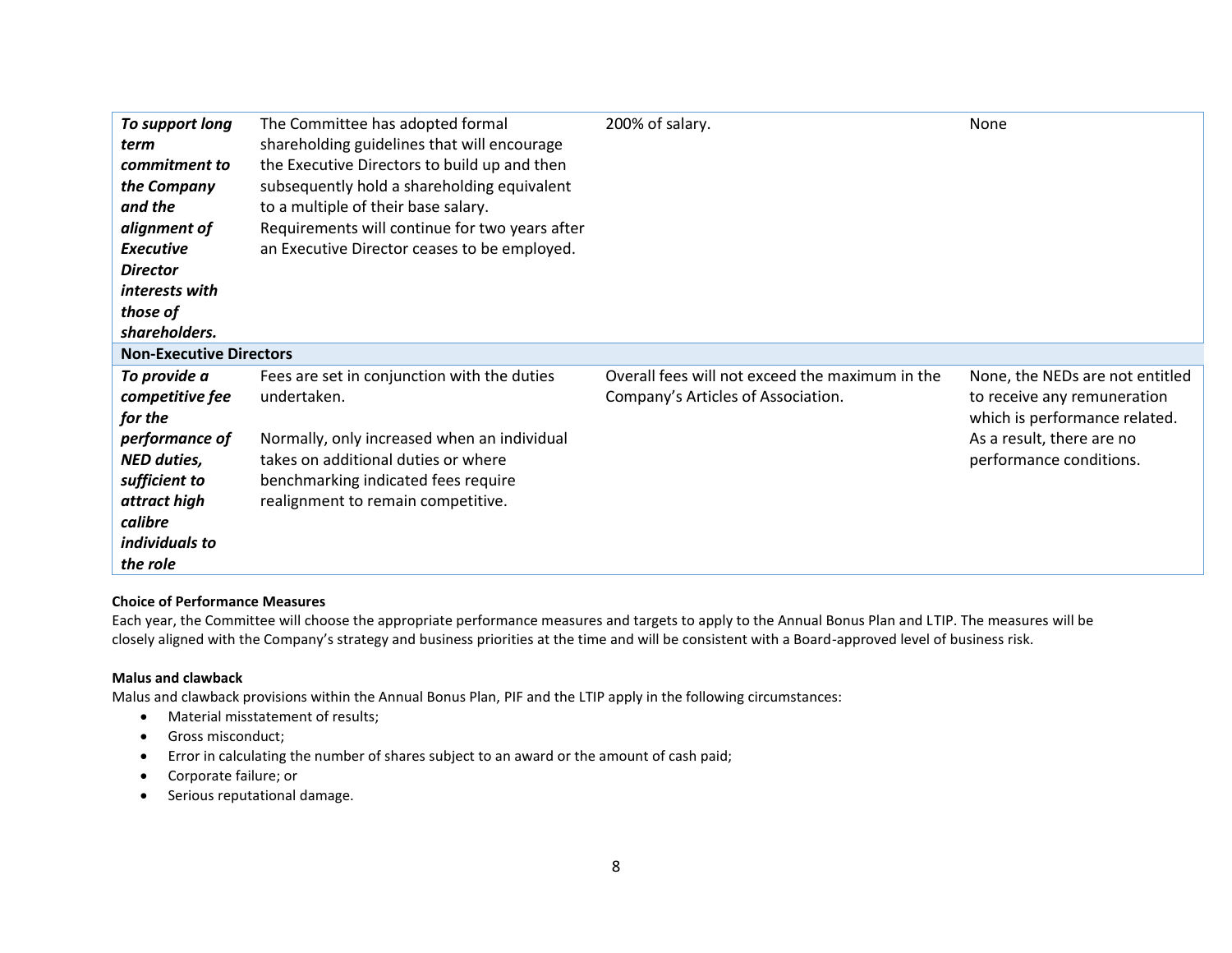# **Discretion**

The Committee will operate the Annual Bonus Plan, PIF and LTIP according to their respective rules and in accordance with the Listing Rules where relevant. Consistent with market practice, the Committee retains certain discretions in respect of the operation and administration of these arrangements which include, but are not limited to, the following:

- the participants;
- the timing of the grant of an award or payment;
- the size of an award;
- the determination of the extent to which performance measures have been met and the corresponding vesting or payment levels;
- discretion required when dealing with a change of control or restructuring of the Group;
- determination of the treatment of leavers based on the rules of the respective arrangement and the appropriate treatment chosen, including the pro rating of awards;
- adjustments required in certain circumstances (e.g. rights issues, corporate restructuring events and special dividends);
- the annual review of performance measures, weighting and targets from year to year; and
- the manner in which share awards can be satisfied (i.e. through the use of new issue, market purchased or treasury shares or by way of a cash payment).

In addition, the Committee retains the ability to adjust the targets and/or set different measures if events or circumstances occur (e.g. a material acquisition and/or divestment of a Group business) which cause it to determine that the conditions are no longer appropriate and the amendment is required so that the conditions achieve their original purpose. Any use of the above discretions would be explained in the annual report on remuneration for the relevant year and may, as appropriate, be the subject of consultation with the Company's major shareholders. Furthermore, the Committee has the discretion to amend the Remuneration Policy with regard to minor or administrative matters where it would be, in the opinion of the Committee, in the best interests of the Company, and disproportionate to seek or await shareholder approval.

# **Dilution limits**

Market standard dilution limits will apply to the operation of the Company's share plans (e.g. no more than 10% of share capital can be issued in relation to any share plan operated by the Company in any 10 year period, and no more than 5% can be issued in relation to any discretionary share plan (such as the LTIP) in the same 10 year period).

# **Differences in Remuneration Policy from the Wider Employee Population**

The Group aims to provide a remuneration package for all employees that is market competitive and operates the same reward and performance philosophy throughout the business. The Group operates variable pay plans primarily focussed on mid to senior management level. In some cases, incentive structures and performance conditions apply which are different to those used for Executive Directors in order to ensure the performance targets set can be influenced and controlled by the participant. In addition, the Committee takes into account workforce remuneration and related policies and the alignment of incentives and rewards with culture when setting the policy for Executive Directors' remuneration.

# **Scenario Charts**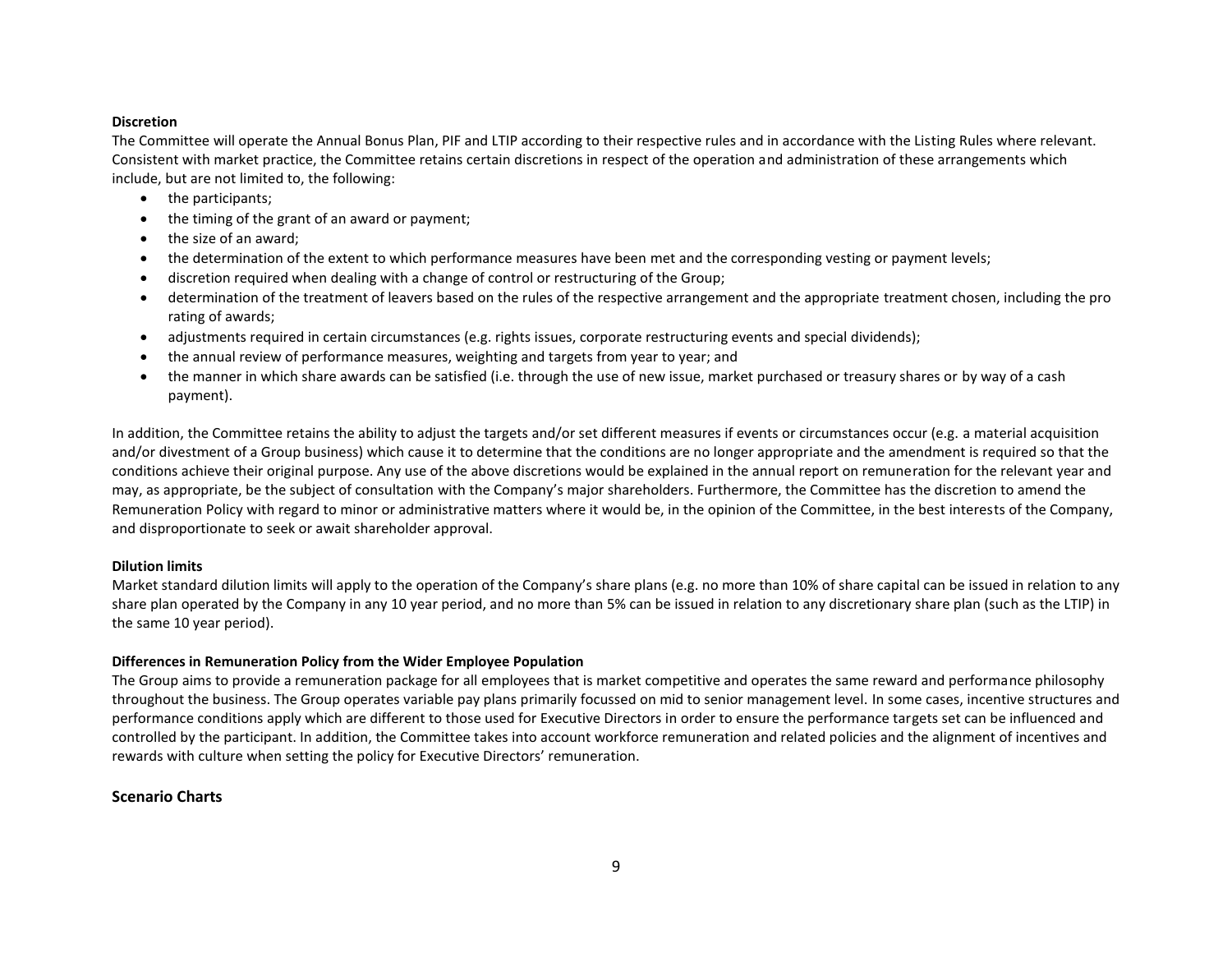The chart below illustrates the remuneration opportunity provided to the CEO and CFO under the Remuneration Policy at different levels of performance for the financial year.



In line with the Companies (Miscellaneous Reporting) Regulations 2018, the maximum scenario illustrates the potential remuneration payable if the share price increased by 50% (i.e. the value of the LTIP award increased by 50% between grant and vesting).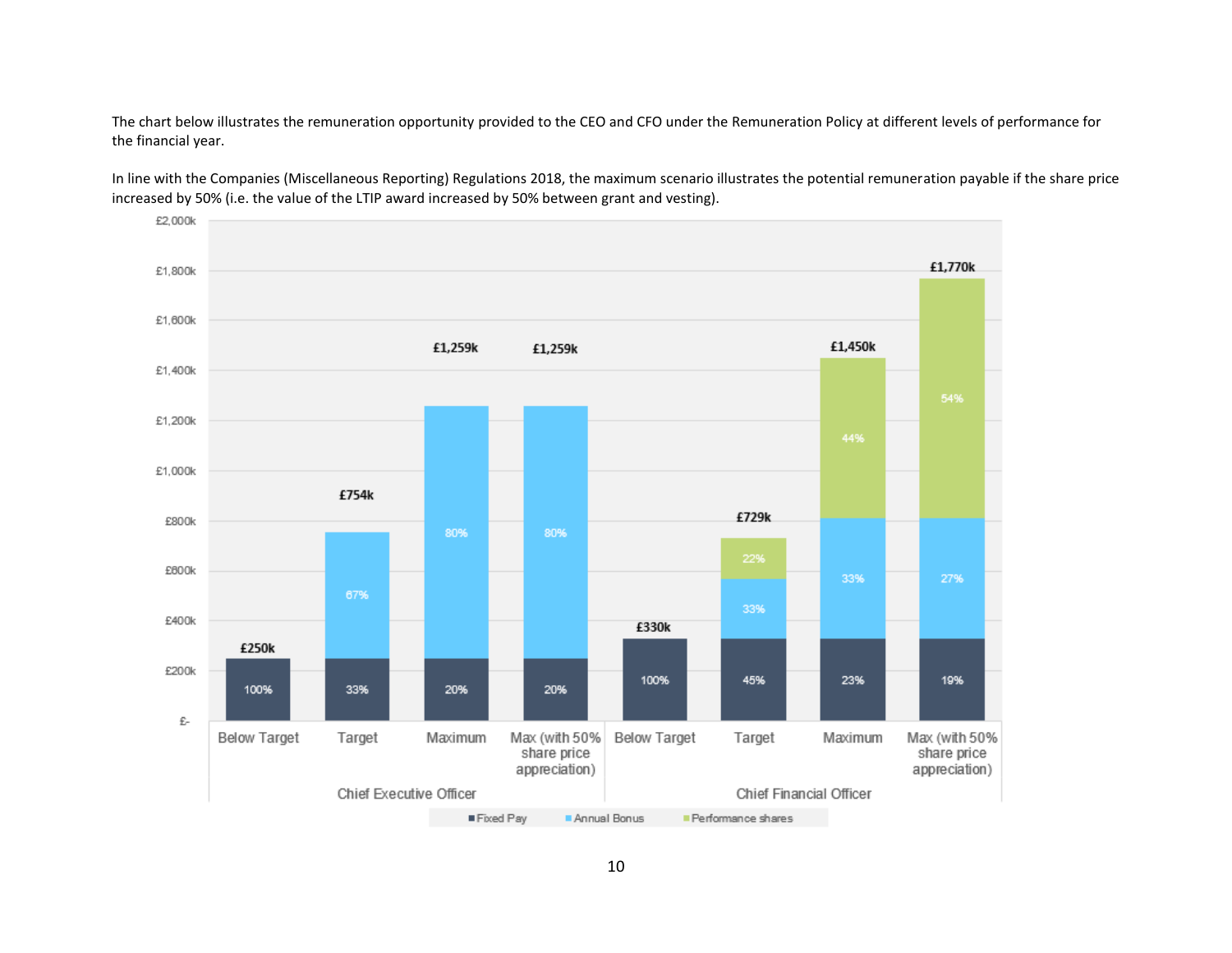| 1. Minimum performance:                                                          | comprising the minimum remuneration receivable (i.e. fixed pay only,<br>being base salary, pension allowances and without an estimate for benefits<br>for the 2021 financial year.                                                                                                                                                                                                                                                                             |
|----------------------------------------------------------------------------------|----------------------------------------------------------------------------------------------------------------------------------------------------------------------------------------------------------------------------------------------------------------------------------------------------------------------------------------------------------------------------------------------------------------------------------------------------------------|
| On-target performance:                                                           | comprising fixed pay, a PIF award or annual bonus of 50% of the maximum<br>opportunity (£1.08m for the CEO and 150% of salary for the CFO) and LTIP<br>awards vesting at the threshold level of 25 % of maximum opportunity (200<br>% of salary for the CFO). The illustration is made using the maximum<br>remuneration that can be achieved. The normal PIF/bonus opportunity &<br>LTIP grant level for the CFO will be disclosed in the 2020 annual report. |
| 3. Maximum performance:<br>(excluding<br>including<br>and<br>share price growth) | comprising fixed pay, a PIF award and annual bonus of 100% of the<br>maximum and 100% vesting of LTIP awards. The maximum performance<br>scenario also illustrates potential payout under the LTIP with a 50% share<br>price growth.                                                                                                                                                                                                                           |

The illustrations do not take into account the value of dividends payable on vested PIF or deferred bonus of LTIP awards.

#### **Recruitment Policy**

The Company's strategy is to attract and retain a talented and diverse workforce.

The Company's approach is that the remuneration of any newly recruited Executive Directors will be assessed in line with the same principles as apply to the existing Executive Directors.

The Committee is mindful that it wishes to avoid paying more than it considers necessary to secure the preferred candidate and will have regard to guidelines and shareholder sentiment regarding enhanced short term or long term incentive payments made on recruitment and the appropriateness of any performance measures associated with an award. Subject to the paragraph below, the incentive awards that can be received in any one year will not exceed the maximum individual limits as set out in the Remuneration Policy.

The Committee's policy is not to provide sign-on compensation. In addition, the Committee's policy is not to provide buyouts as a matter of course. However, should the Committee determine that the individual circumstances of recruitment justified the provision of a buyout, the equivalent value of any incentives that will be forfeited on cessation of a director's previous employment will be estimated. This will take into account, among other things, the performance conditions attached to the vesting of these incentives, the timing of vesting, the likelihood of vesting and the nature of the awards (cash or equity). The Committee may then grant a buyout of a value that takes account of the value of the lapsed award, where possible, under the Company's incentive plans. To the extent that it is not possible or practical to provide the buyout within the terms of the Company's existing incentive plans the Committee may, in exceptional circumstances consider it appropriate to grant an award under a different structure to facilitate a buyout of outstanding awards held by an individual on recruitment.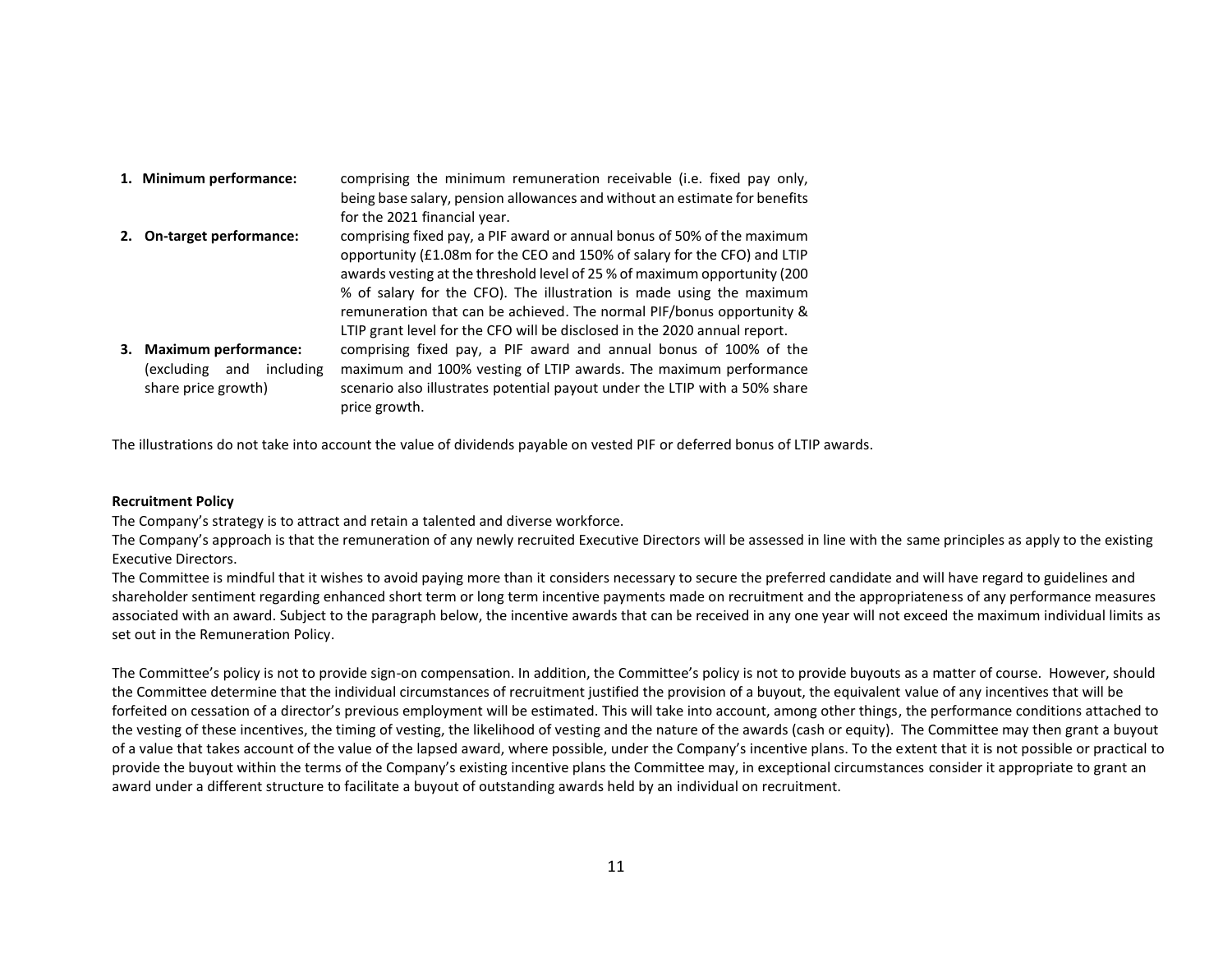Where an existing employee is promoted to the Board, or was previously remunerated by a company that subsequently becomes a group company, the policy set out above would apply from the date of promotion or that company becoming part of the group but there would be no retrospective application of the policy in relation to subsisting incentive awards or remuneration arrangements. Accordingly, prevailing elements of the remuneration package would be honored (e.g. the operation of the PIF in relation to the year ending 31 December 2020, which results in payments being made after the Remuneration Policy takes effect) and form part of the ongoing remuneration of the person concerned. These would be disclosed to shareholders in the Annual Report on Remuneration for the relevant financial year.

The Company's approach is that the remuneration of any newly recruited Non-executive Director will be assessed in line with the same principles as apply to the existing Non-executive Directors.

The Company will not pay any introductory fee or incentive to any person to encourage them to become a Director but may pay fees to search and selection consultants in connection with the appointment of any Non-executive Director.

# **Service Agreements and Letters of Appointment**

# Executive Directors

Harry Hyman's service contract does not permit notice to be given by either party until 4 January 2022, thereafter, his service contract has a 12-month mutual notice period. Richard Howell's contract has a 6-month mutual notice period. The Company's policy is for Executive Directors to have service agreements with no fixed term, but which may be terminated by the Company for breach by the executive or with no more than 12 months' notice from the Company to the executive and 12 months' notice from the executive to the Company.

If notice is served by either party, the Executive Director can continue to receive base salary, contractual benefits and pension for the duration of their notice period during which time the Company may require the individual to continue to fulfil their current duties or may assign a period of garden leave. Service contracts do not contain liquidated damages clauses.

The Company may elect to make a payment in lieu of notice equivalent in value to a maximum of 12 months' base salary and contractual benefits including pension contribution but excluding bonus and PIF, payable in equal monthly instalments. Alternatively, the Committee retains the discretion to make payments in lieu of notice as a lump sum.

In the event of termination for cause (e.g. gross misconduct) neither notice nor payment in lieu of notice will be given and the Executive Director will cease to perform their services immediately.

In addition, and consistent with market practice, the Company may pay a contribution towards the Executive Director's legal fees for entering into a statutory agreement, may pay a contribution towards fees for outplacement services as part of a negotiated settlement, or may make a payment to compromise claims the Executive Director may have. There is no provision for additional compensation on termination following a change of control. Payment may also be made in respect of accrued benefits, including untaken holiday.

# *Incentive awards – treatment on cessation*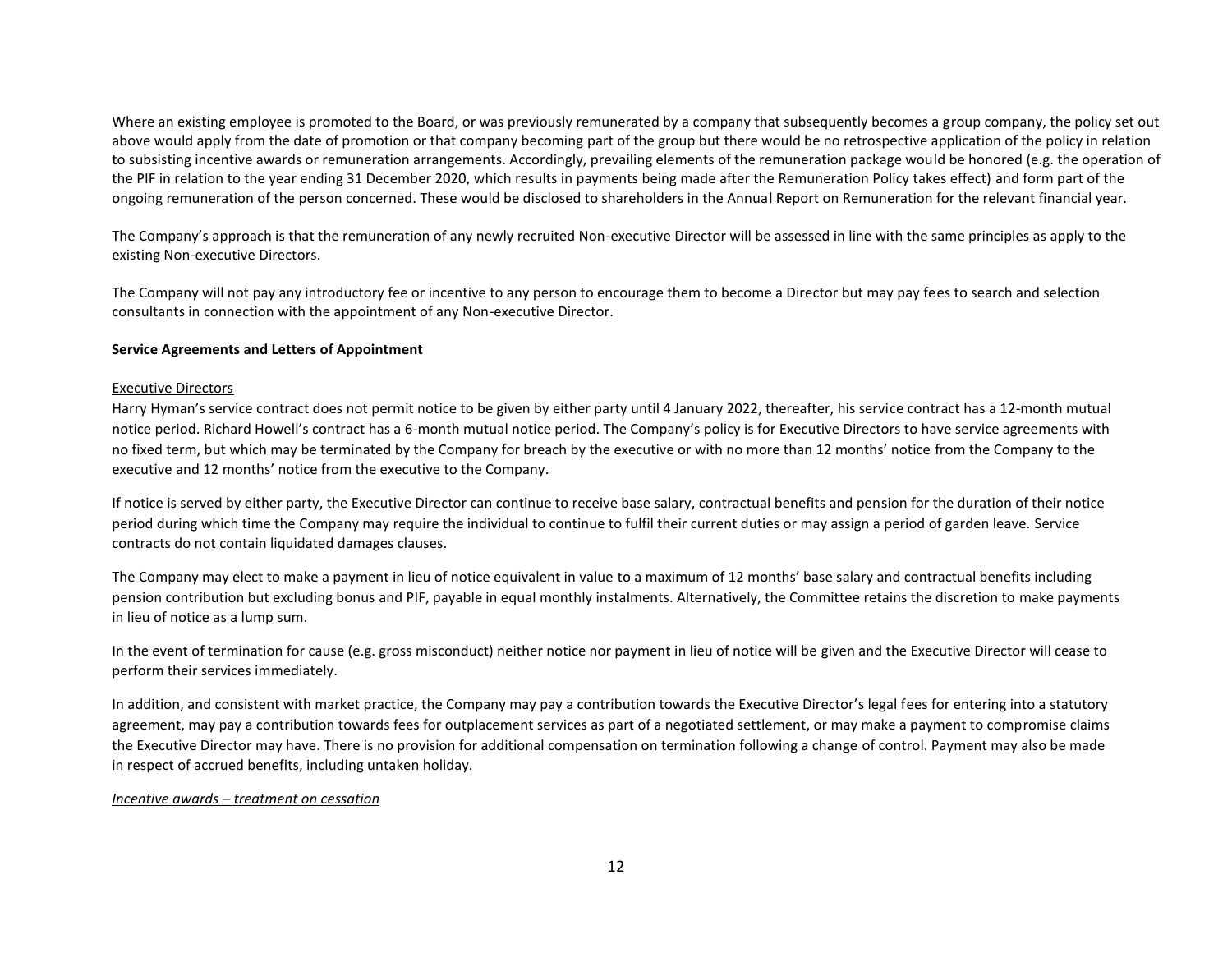| <b>Remuneration element</b>  | <b>Treatment on exit</b>                                                                                                                                                                                                                                                                                                                                                                                                                                                                                                                                                                                           |  |  |
|------------------------------|--------------------------------------------------------------------------------------------------------------------------------------------------------------------------------------------------------------------------------------------------------------------------------------------------------------------------------------------------------------------------------------------------------------------------------------------------------------------------------------------------------------------------------------------------------------------------------------------------------------------|--|--|
| Salary, benefits and pension | Salary, benefits and pension will be paid over the notice period. The Company has discretion to make a lump sum payment on<br>termination equal to the salary, value of contractual benefits and value of company pension contributions payable during the<br>notice period. In all cases the Company will seek to mitigate any payments due.                                                                                                                                                                                                                                                                      |  |  |
| <b>Annual Bonus Plan</b>     | Good leaver reason (reasons outlined below) – normally pro-rated to time and performance for year of cessation, and payable at<br>the year end. Deferred shares delivered in full at normal vesting date.<br>Other reason - no bonus payable for year of cessation and deferred shares normally lapse.                                                                                                                                                                                                                                                                                                             |  |  |
| PIF                          | The CEO<br>The PIF will be payable to the CEO in the event of cessation unless he voluntarily resigns from his employment (either with or<br>without notice) at any time before 31 December 2022, or his employment is terminated by the Company by reason of a<br>Termination Act (as defined in his service agreement) e.g. gross misconduct.<br>The CFO<br>No payment will be made for any reason in the event of cessation of employment.                                                                                                                                                                      |  |  |
| <b>LTIP</b>                  | Good leaver reason - normally pro-rated to time and performance in respect of each subsisting LTIP award, with award vesting at<br>the original date. The Company will have the discretion to allow awards to vest early in exceptional circumstances.<br>Other reason - Lapse of any unvested LTIP awards. Vested LTIP awards will be retained by Executive Directors.<br>The Committee has the following elements of discretion:                                                                                                                                                                                 |  |  |
|                              | to treat a leaver as a 'good leaver'. It is the Committee's intention to only use this discretion in circumstances where there is<br>$\bullet$<br>an appropriate business case to do so;<br>whether to measure performance over the original performance period or at the date of cessation;<br>the Committee's policy is generally to pro-rate awards from the date of grant to the date of cessation. The Committee has the<br>$\bullet$<br>discretion to adopt a different approach to pro-rating and the timing of vesting where it is felt appropriate and there is an<br>appropriate business case to do so. |  |  |

A good leaver reason may include cessation in the following circumstances:

- Death;
- Ill-health;
- Injury or disability; or
- At the discretion of the Committee.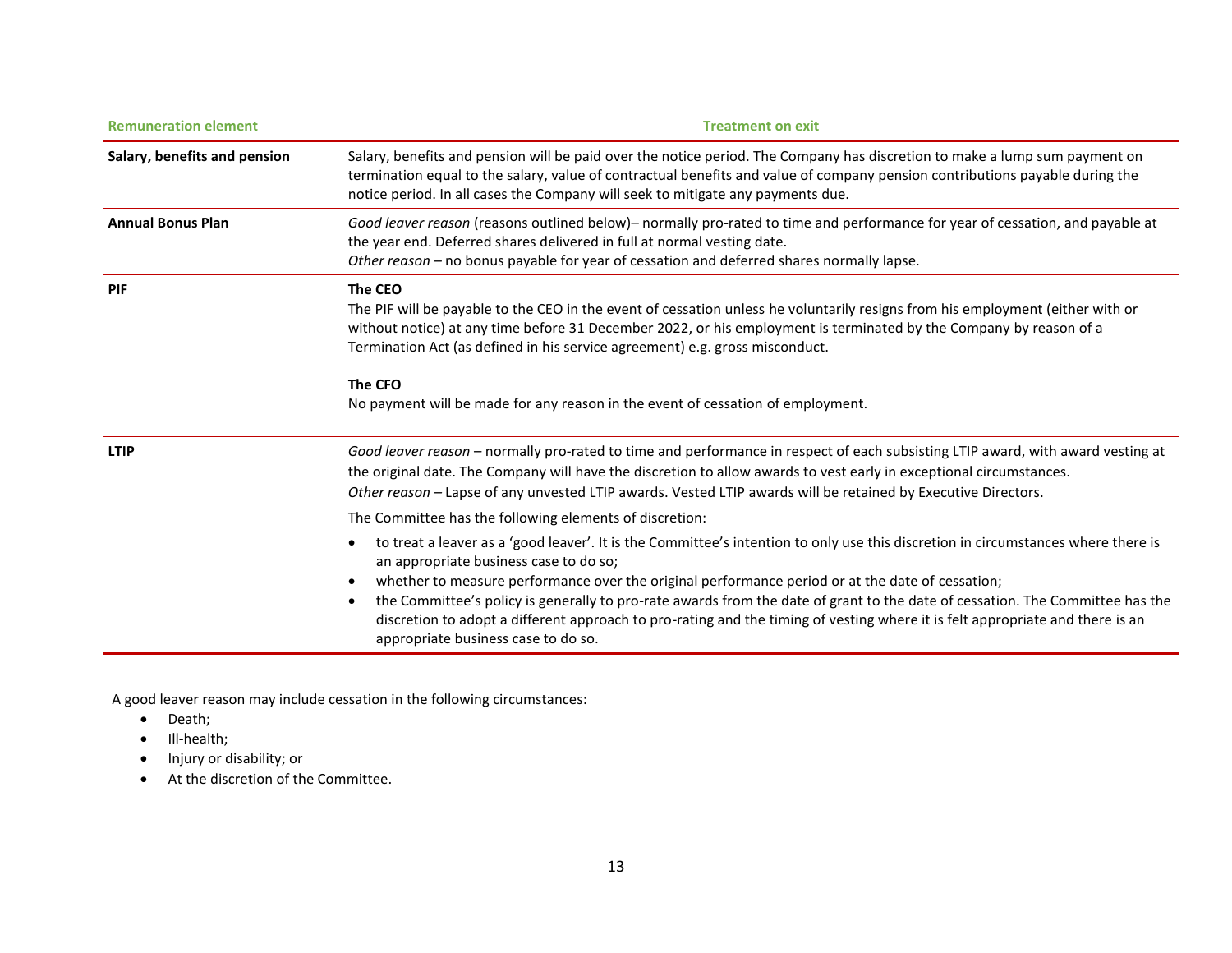#### *Incentive awards – treatment on a change in control*

The Committee's normal policy on the vesting of incentives on a change of control is summarised below:

| <b>Name of Incentive Plan</b> | <b>Change of Control</b>                                                                                                                                                                                          | <b>Discretion</b>                                                                                                                                                                                                                                                                    |
|-------------------------------|-------------------------------------------------------------------------------------------------------------------------------------------------------------------------------------------------------------------|--------------------------------------------------------------------------------------------------------------------------------------------------------------------------------------------------------------------------------------------------------------------------------------|
| <b>Annual Bonus Plan</b>      | Pro-rated to time and<br>performance to the date of the<br>change of control and paid at<br>that time. Deferred shares<br>released at the change of<br>control.                                                   | The Committee has discretion to continue<br>the operation of the Plan to the end of<br>the bonus year (subject to the agreement<br>of the acquiring company).                                                                                                                        |
| PIF                           | The PIF will still be payable and<br>operation of the PIF will end on<br>21 December 2022. Deferred<br>shares will be released at the<br>change of control and vest in the<br>individual (or as they may direct). | The PIF will continue to operate until 31<br>December 2022.                                                                                                                                                                                                                          |
| <b>LTIP</b>                   | The number of shares subject to<br>subsisting LTIP awards vesting on<br>a change of control will be pro-<br>rated to time and performance.                                                                        | The Committee retains absolute<br>discretion regarding the proportion<br>vesting, taking into account time and<br>performance.<br>There is a presumption that the<br>Committee will pro-rate for time,<br>although it may adopt a different<br>approach if it considers appropriate. |

#### **Non-Executive Directors**

The Non-executive Directors each have specific letters of appointment, rather than service contracts. Non-executive Directors are appointed for an initial term of three years and, under normal circumstances would be expected to serve for additional three-year terms, up to a maximum of nine years, subject to satisfactory performance, which is reviewed annually by the Nomination Committee. The Board shall have discretion to extend a term beyond nine years in order to retain specialist skills and experience which are hard to replace and provided always that the individual is considered to remain independent. The Company requires that all Directors are re-elected at each Annual General Meeting.